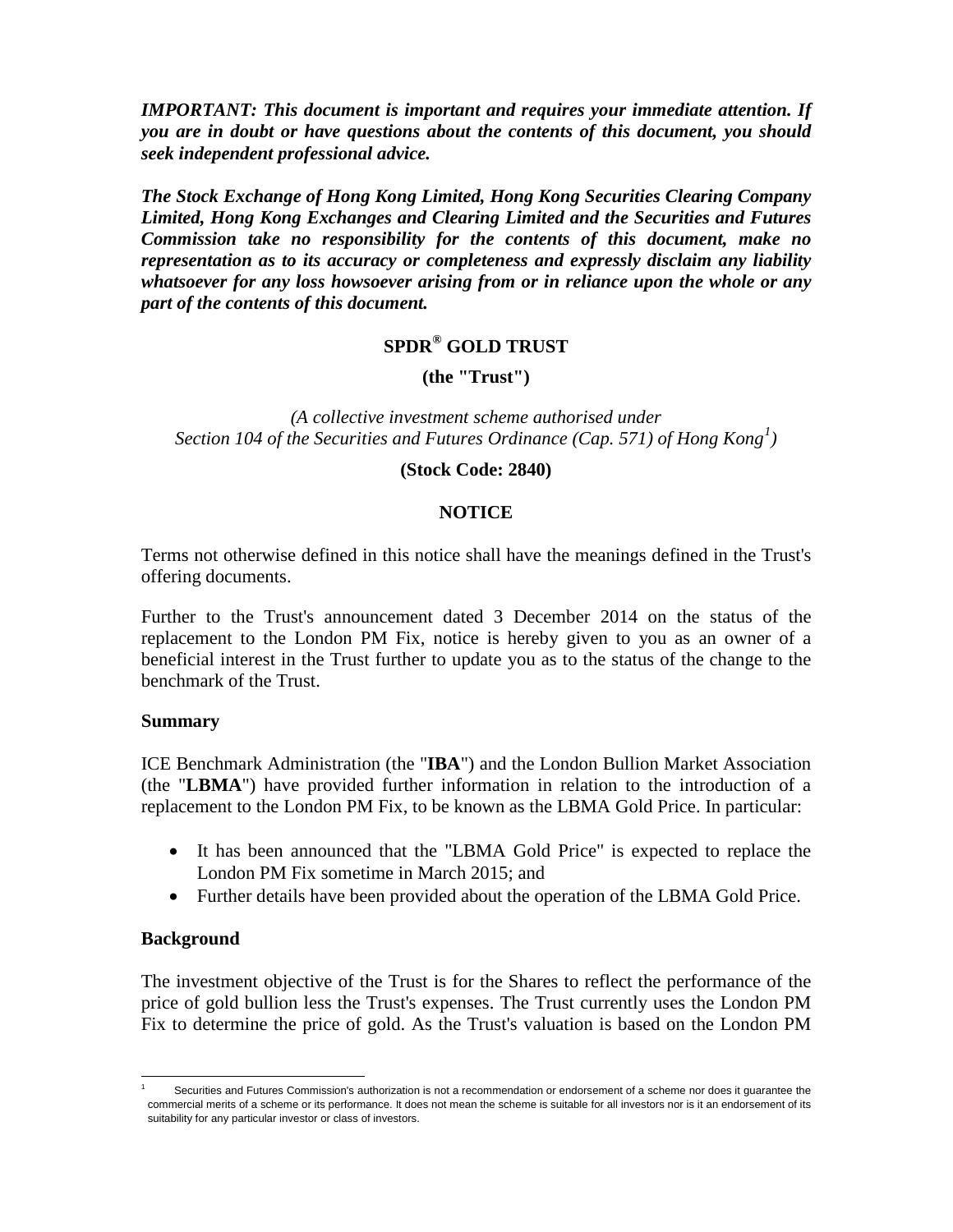Fix, the use of an alternative benchmark or indicator may result in a different fair value pricing of the gold in the Trust.

The London PM Fix is the London afternoon fixing price of gold per troy ounce quoted in US dollars by The London Gold Market Fixing Limited and published by the LBMA. The London PM Fix is a fully established benchmark and is currently the most widely used benchmark for daily gold prices.

On 7 November 2014, the LBMA announced that it will discontinue the London PM Fix (the fix which provides reference gold prices for that day's trading), but that the exact date of the transition to a new gold bullion pricing standard was still under discussion and would be announced by the LBMA at a later date.

The IBA was selected to be the third-party administrator for the LBMA Gold Price, a successor benchmark to the London PM Fix. IBA, an independent specialist benchmark administrator, will provide the price platform, methodology, overall administration and governance for the LBMA Gold Price. The LBMA reported that it intends to develop a process of accreditation for gold price participants, and would work with IBA to prepare the LBMA Gold Price mechanism for the expected start of live testing in first quarter of 2015.

## **New Information relating to the LBMA Gold Price**

On 2 February 2015, IBA issued further details relating to the LBMA Gold Price as follows:

- It is expected that the LBMA Gold Price will take effect and replace the London PM Fix sometime in March 2015 (an exact date has not yet been provided).
- When the change in benchmark becomes effective in March 2015, the LBMA Gold Price will be a physically settled, electronic and tradable auction, with the ability to participate in three currencies: US dollars, Euro and British Pounds.
- Throughout the auction process aggregated gold bids and offers will be updated in real-time with the imbalance calculated and the price updated every 30 seconds
- IBA's systems for administering the auction will allow direct participants, as well as sponsored clients, to manage their orders in the auction in real time via their desktops.

Further, the LBMA Gold Price will be subject to high regulatory standards and will be regulated by the Financial Conduct Authority in the United Kingdom (the "**FCA**") from 1 April 2015. The LBMA has been having ongoing discussions with the FCA on the scope of such regulation and has recently sought clarification and further guidance from the FCA on how the new benchmark will be regulated.

Once the LBMA Gold Price is declared operative by the LBMA, the Sponsor expects to use the LBMA Gold Price as the benchmark for the Trust.

In the interim, the Sponsor will keep investors informed of significant developments related to a change in the benchmark used by the Trust (including, amongst other things,